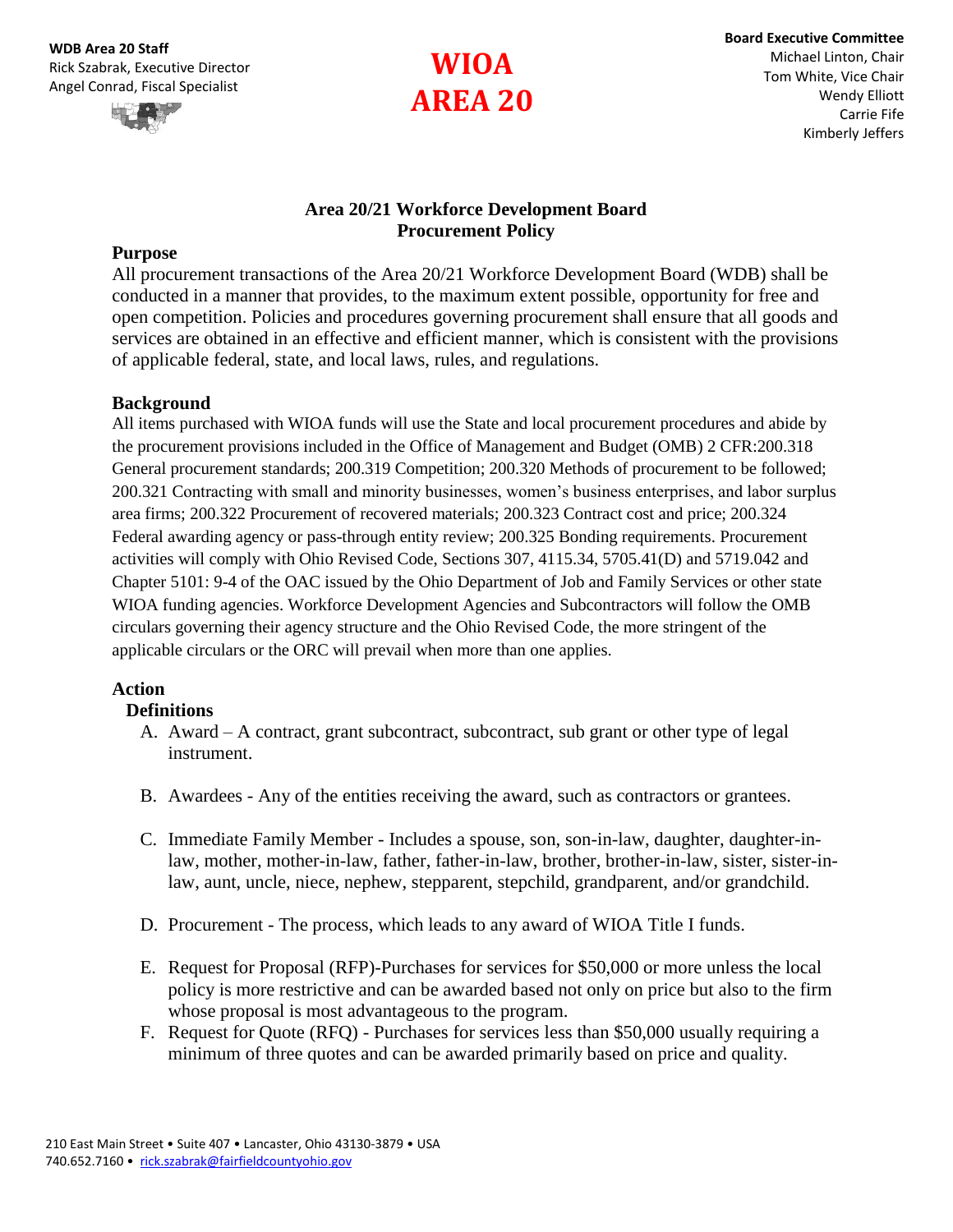**WDB Area 20 Staff** Rick Szabrak, Executive Director Angel Conrad, Fiscal Specialist



# **WIOA AREA 20**

- G. Service Provider Any public agency, private nonprofit organization, or private-for-profit entity that delivers core and/or intensive and/or training services to WIOA participants with the exception of an ITA. Awards to service providers may be made by contract, subcontract, or other legal agreement.
- H. Sub grantee Any county of Area 20/21.
- I. Sub-recipient The legal entity to which an award is made and accountable for the use of the WIOA funds provided. For WIOA purposes, distinguishing characteristics of a subrecipient include items such as determining eligibility of applicants, enrollment of participants, performance measured against meeting the objectives of the program, responsibility for programmatic decision-making, responsibility for compliance with program requirements, and use of the funds awarded to carry out a WIOA program or project. Service Providers are considered sub-recipients and not vendors.
- J. Vendor An entity such as a training provider offering a standard published price for the general public.
- K. Youth Service Provider An entity or individual identified by the Area 20/21 WDB and sub grantees in accordance with Section 123 of the Workforce Innovation and Opportunity Act to provide and/or deliver youth activities and/or services.

# **Minimum Standards**

## A. **Code of Conduct**

1. *Area 20/21 Conflicts of Interest*

No member of the Area 20/21 Board or Committee designated to award services for payshall cast a vote, or participate in any decision-making capacity on the provision of WIOA Title I programs/services or Area 20/21 matters that provide a direct or apparent financial benefit to said member, business partner, an immediate family member or the member's agency or organization.

When said member abstains from voting due to a conflict of interest or potential conflict of interest, the Area 20/21 minutes shall both reflect the abstention and the rationale for the abstention.

#### 2. *Staff Conflicts of Interest*

No individual in a decision-making capacity shall engage in any activity, including participation in the selection, award, or administration of a contract agreement supported by WIOA funds if a conflict of interest or the appearance of a conflict of interest exists. A conflict of interest would arise when said individual, an immediate family member or business partner(s) is employed or about to gain employment with an organization selected for the award of a contract agreement supported by WIOA Title I funds.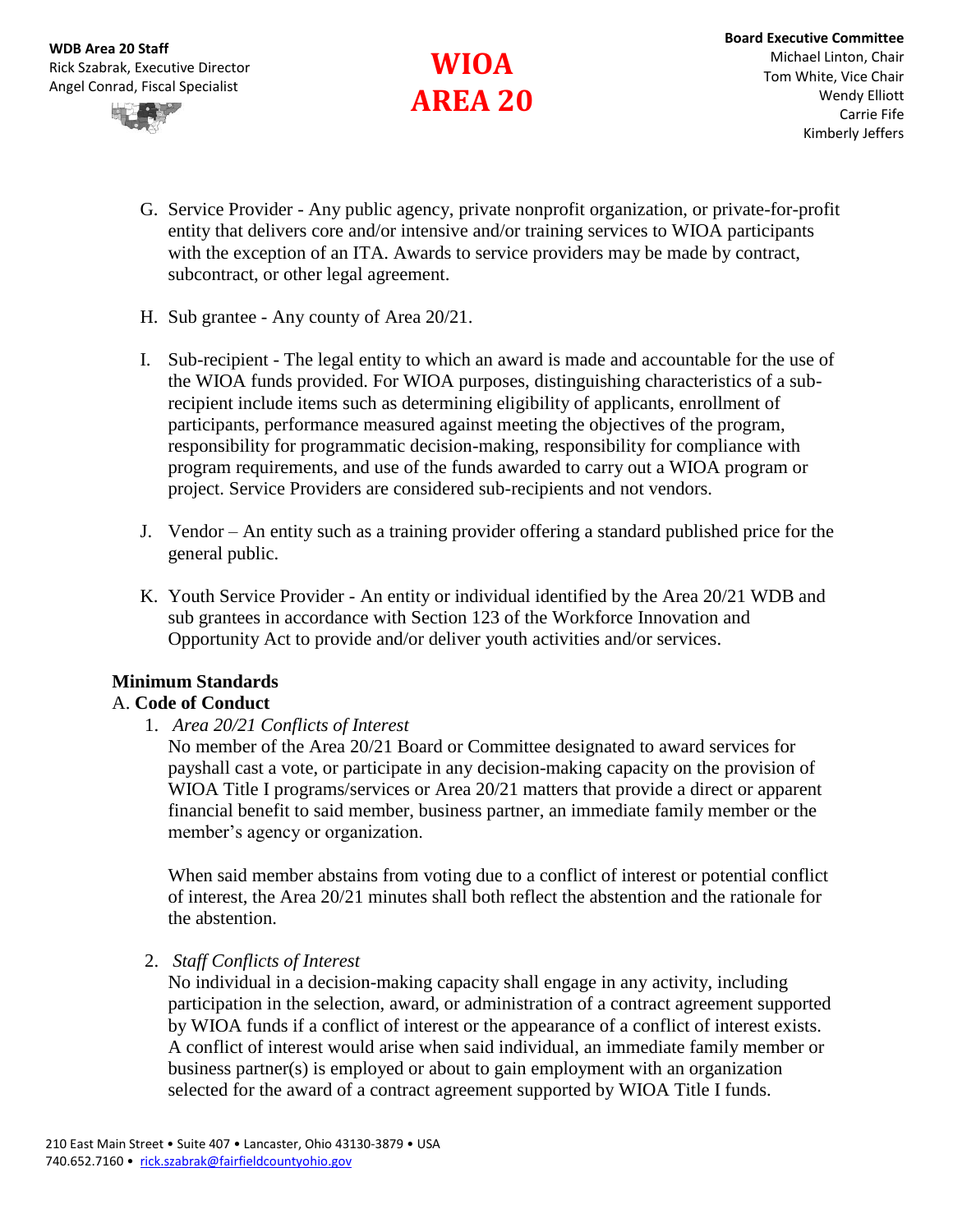

# **B. Drug-Free Workplace**

The Area 20/21 WDB will comply with the Drug-Free Workplace Act of 1988, codified at 29 CFR Part 98.

## **C. Competition**

The Area 20/21 WDB shall conduct all procurement to ensure that free and open competition exists.

1. *Free and Open Competition*

To promote free and open competition, the Area 20/21 WDB shall ensure that all transactions will be free and open and shall not:

- a. Place unreasonable requirements on firms and organizations in order for them to qualify to do business and/or provide services;
- b. Require unnecessary experience and excessive bonding;
- c. Engage in noncompetitive pricing practices between firms or organizations or between affiliated companies or organizations;
- d. Engage in noncompetitive awards to consultants that are on retainer contracts;
- e. Participate in organizational conflicts of interest;
- f. Specify only a "brand name" product instead of allowing "an equal" product to be offered;
- g. Create overly restrictive specifications;
- h. Include any arbitrary action in the procurement process.
- i. All contracts must be performance based fixed unit or cost reimbursement contracts.

## 2. *Solicitations*

The Area 20/21 WDB will:

- a. Solicit offers by disseminating a Request for Proposal (RFP) or Request For Quote (RFQ) to an adequate number of qualified sources to ensure competition (generally, sources included on the sub grantees RFP/RFQ mailing list), and advertising in one or more newspapers designed to reach service providers;
- b. Ensure that each RFP/RFQ includes a Statement of Work or Specifications, including a description of the requirements for time, place, and methods for the performance of the service;
- c. Ensure that each RFP/RFQ includes the deadline date and time the proposal must be submitted and that all proposals received are stamped with the date and time the original proposal was received;
- d. Ensure that each RFP/RFQ requires a line item budget; Ensure that each RFP/RFQ describes the solicitation process, including provisions for protest or appeal of the final award;
- e. Ensure that changing the service provider cannot effect the current active clients from participating in the program, by ensuring the new service provider factors in this additional cost when submitting their proposal based on current client data;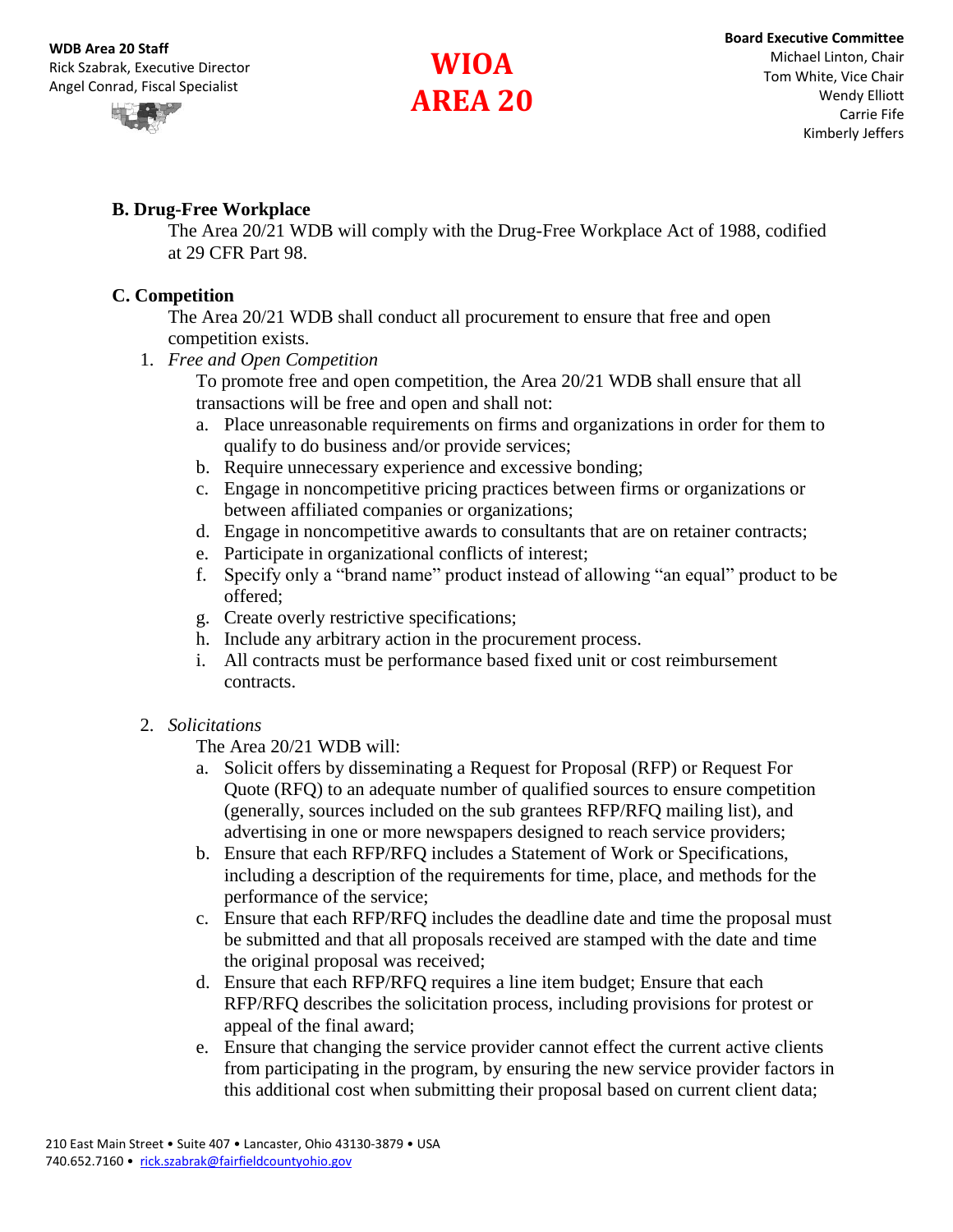

- f. Ensure that each RFP/RFQ identifies all significant evaluation or rating factors and the relative importance of each factor;
- g. Ensure that the evaluation factors include minimum thresholds that, if not met, require disqualification;
- h. Negotiate with any or all bidders determined through the rating process to be responsive and advantageous to the program, and to notify unsuccessful bidders in a reasonable amount of time; and
- i. Award a contract to the bidder(s) who is (are) successful.

# 3. *RFP/RFQ Mailing List(s)*

The Area 20/21 WDB shall ensure that all qualified lists of persons, firms, or other organizations used in acquiring services are current and include sufficient numbers of qualified sources to ensure maximum open and free competition.

#### **D. Dispute Resolution**

All bidders will be notified, in writing, of the results of the technical evaluation. Failed bidders will be advised during the dissemination of each RFP that they have the right to protest the decision.

## **Reasonableness of Cost**

## **A. Determination Required**

Documentation of cost reasonableness is required for every procurement action, including contract modifications (except for modifications where a determination has been made that there is no monetary impact). Acceptable methods of documenting cost reasonableness are price analysis and cost analysis. In addition to other evaluation factors used for price or cost analysis, where applicable, the Area 20/21 WDB shall obtain independent estimates prior to soliciting for goods and/or services.

## **B**. **Price Analysis**

- 1. Price analysis is the process of examining and evaluating a price without looking at the estimated cost elements and proposed profit of the offer or whose price is being evaluated.
- 2. Price analysis will be performed on every procurement action.
- 3. Price analysis techniques shall include:
	- a. Comparison of proposed prices with independent estimates of cost developed by Area 20/21 sub grantees;
	- b. Comparison of competitive price quotations;
	- c. Comparison of prior quotations and contracts with current quotations for the same or similar items;
	- d. Use of yardsticks or parametric relationships to point out apparent gross differences (e.g., dollars per placement, price per instruction hour, price per participant training hour, etc.); and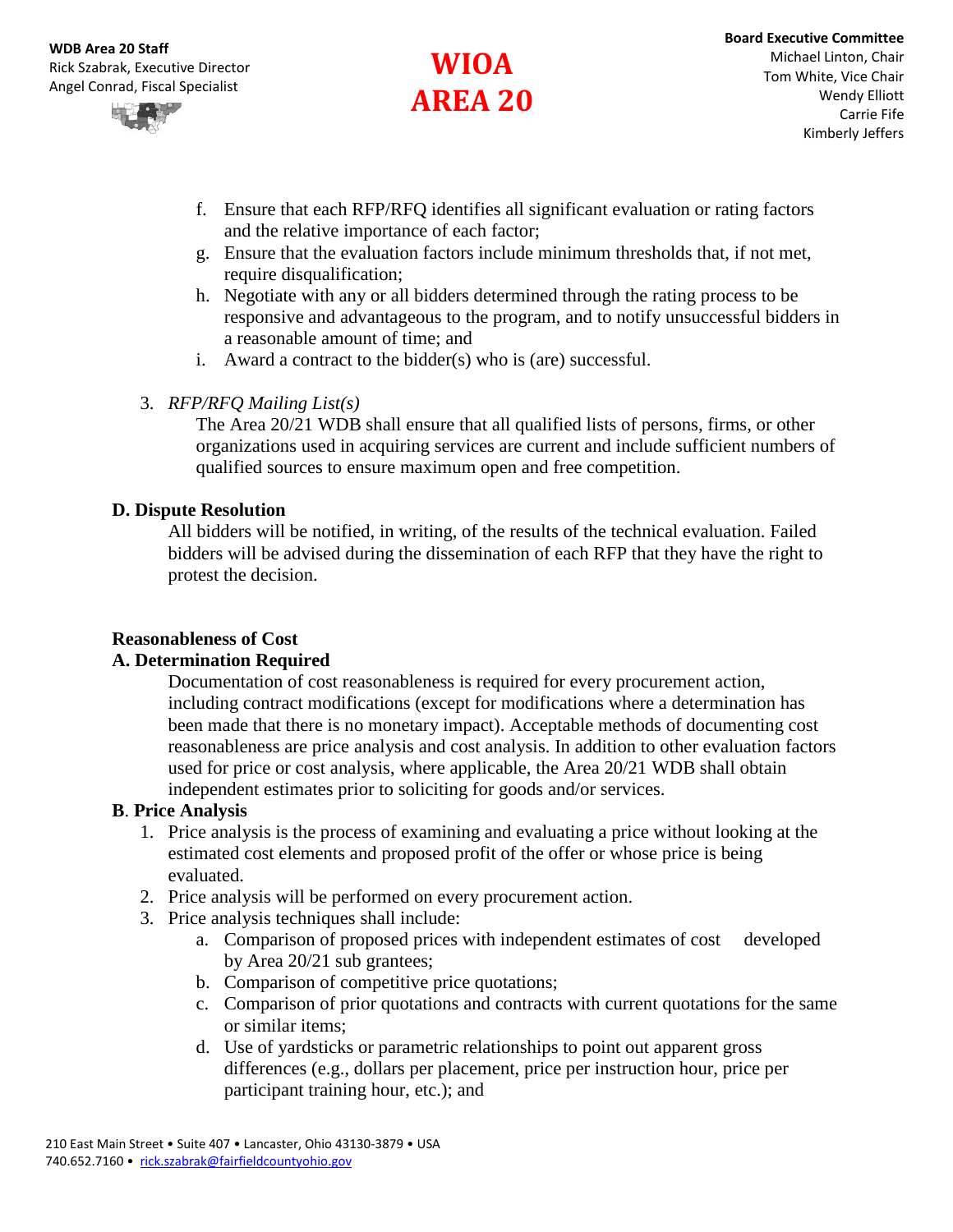

e. Comparison of prices on published price lists with published market prices of commodities, together with discount or rebate schedules.

# **C. Cost Analysis**

- 1. Cost analysis is the review and evaluation, element by element, of the cost estimate supporting a company's proposal for the purpose of pricing a contract.
- 2. A cost analysis is necessary when the proposer is required to submit the elements of the estimated cost, when adequate price competition is lacking, and for sole source procurements, including contract modifications (except for modifications where a determination has been made that there is no monetary impact), unless price reasonableness can be established on the basis of a catalog or market price of a commercial product sold in substantial quantities to the general public or based on prices set by law or regulation.

Cost analysis includes evaluating:

- a. The supporting data submitted by the proposer;
- b. The cost elements; and
- c. The factors the proposer considered in developing the estimated cost of performing the specified work.

## **D. Profit or Program Income**

- 1. If profit or program income is included in the price, the Area 20/21 WDB shall negotiate profit or program income as a separate element of the price for each contract in which there is no price competition and in all cases where cost analysis is required.
- 2. To establish a fair and reasonable profit, consideration shall be given to:
	- a. The complexity of the work to be performed;
	- b. The risk borne by the contractor;
	- c. The contractor's investment;
	- d. The amount of subcontracting;
	- e. The quality of the contractor's past performance;
	- f. Industry profit rates in the surrounding geographical area for similar work; and
	- g. Market conditions in the surrounding geographical area.
- 3. Program income earned by the contractor must be reported to the agency issuing the contract along with a plan of how it will be expended for program activities. Program income must be spent for program activities only. (The requirements governing the use of program income are found at 29 CFR 95.24 (non-governmental) and 29 CFR 97.25 (governmental). The WIOA regulations at 667.200(a) (5) require the addition method to be used to account for program income, as does Part 95.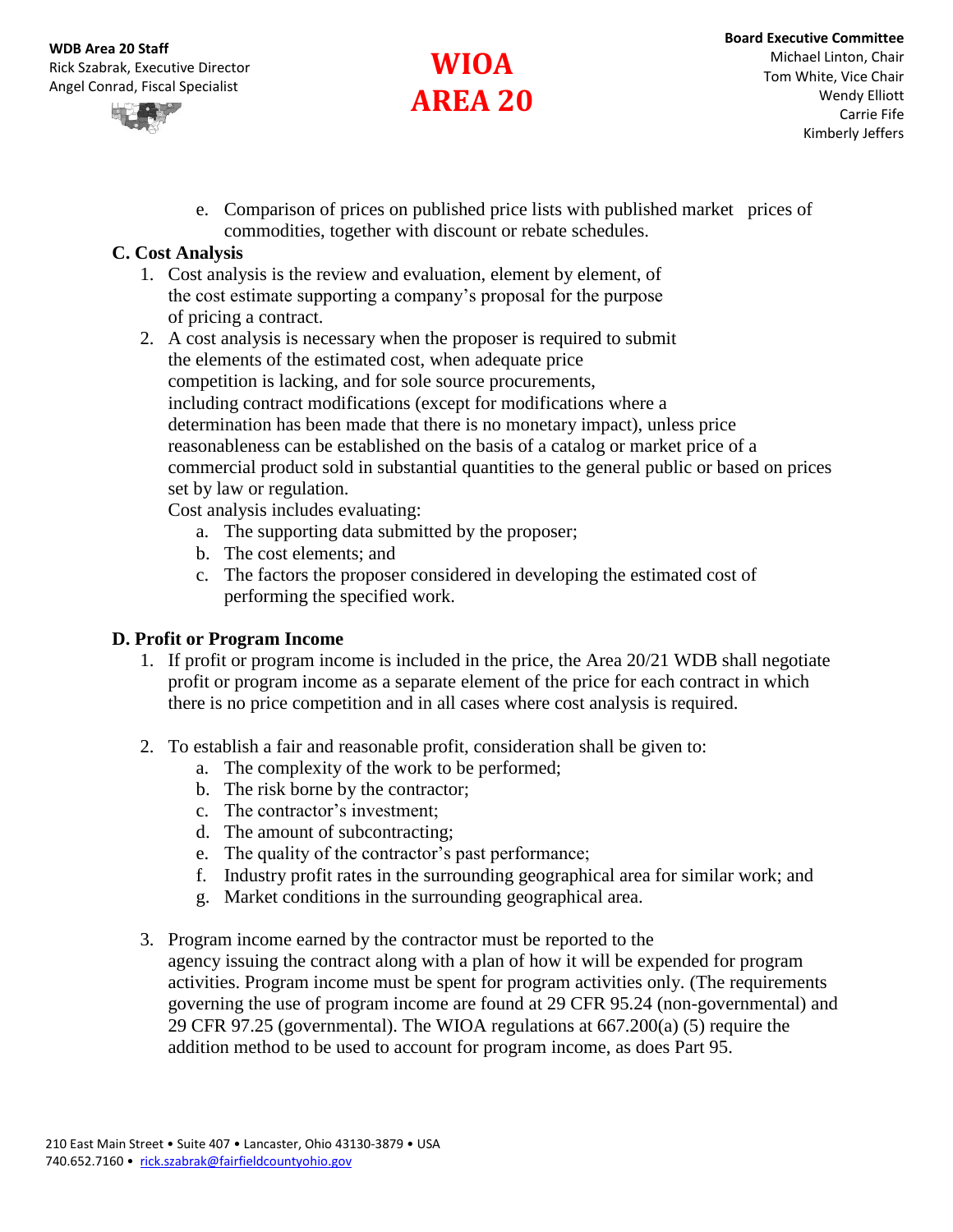

## **Selection of Service Providers**

#### **A. Definitions**

The definitions of service provider and sub-recipient at the beginning of this Policy are extremely important in understanding the requirements of this section.

#### **B. Demonstrated Effectiveness**

Service providers for services under WIOA Title I will be selected competitively based on their demonstrated ability to deliver effectively the services required.

*1. Determination of Program Effectiveness* 

A proposer's demonstrated ability to deliver effectively the services required in the RFP/RFQ will be in writing and completed prior to the award of a grant, sub-grant, contract, or subcontract. A copy of this determination will be placed in the procurement file.

#### *2. Administrative Funds*

The Area 20/21 WDB will ensure that, for all services provided to participants through contracts, grants, or other agreements with a service provider, such contract, grant, or agreement shall include appropriate amounts necessary for administration. Administrative costs must be accurately identified in all contracts. Examples of administrative costs include:

- Accounting
- Some indirect costs (e.g. shared costs)
- Management Information Systems (MIS)
- Management or Director's time devoted to project
- Any other non-program personnel

## *3. Duplication of Services*

WIOA Title I funds will not be used to duplicate facilities or services available (with or without reimbursement) from Federal, State, or local sources unless it is demonstrated in writing that alternative facilities or services would be more effective or more likely to achieve Local Workforce Area performance goals.

## C. **Service Provider Selection**

#### *1. Procedure*

The competitive process outlined in this policy will be used to select all service providers. Requests for proposals (RFP) must be conducted by regional One-Stop Systems in accordance with the following steps:

- a. Select a regional RFP team.
- b. Develop RFP, which must include the required elements.